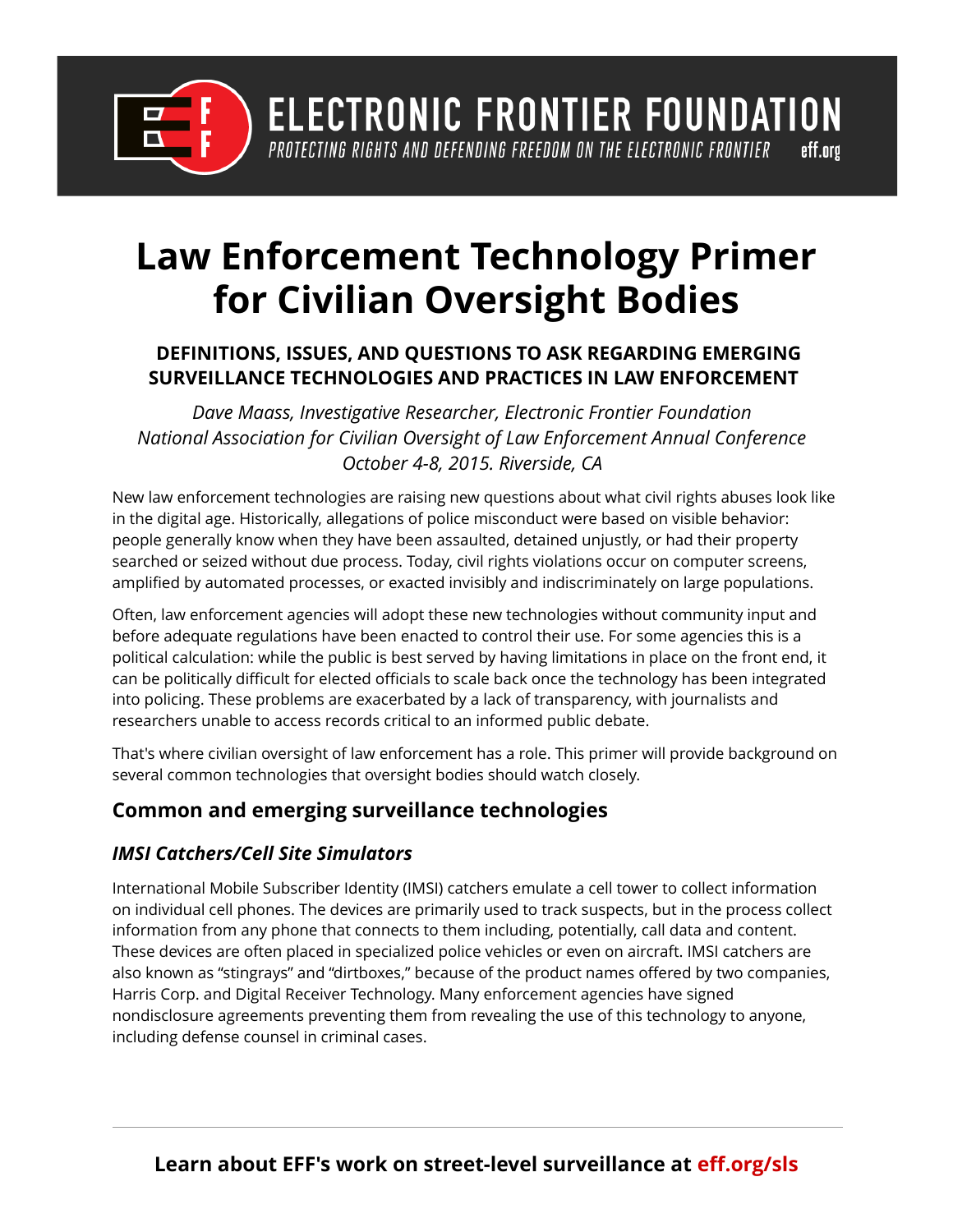### *Unmanned Aerial Vehicles*

Commonly known as "drones," UAVs have been used by law enforcement agencies for mass surveillance, search and rescue, and tailing suspects. UAVs range in size from small quadrotors (four propellers) to "Reapers" (fixed-wing aircraft weighing several tons). Unlike traditional helicopter or airplane surveillance, UAVs are lower cost, harder to spot, and, in some cases, able to stay in the sky longer. Agencies without their own drone programs can borrow drones from federal agencies,



such as Customs and Border Patrol. North Dakota recently passed a law that prohibits mounting guns on drones, but did not rule out less-lethal weapons such as tear gas and rubber bullets.

#### *Automated License Plate Recognition*

Also known as "automatic license plate readers" or "automated number plate recognition," ALPR systems are networks of cameras that capture, analyze, and store the license plate data on every car that passes within range, including the time, date, and location. A single camera can capture thousands of plates in a day. The cameras are mounted to patrol vehicles or to fixed locations, such as street lights. These cameras often feed into massive databases—in aggregate, this data can reveal sensitive information about people, including where they live, worship, and what doctors they visit. Police will often create "hot lists"



of vehicles that may be stolen, suspected of being linked to crime, or more generally under suspicion; police are alerted whenever a hot-listed car is spotted by an ALPR camera. Police will also subscribe to privately-operated ALPR databases, such as Vigilant Solutions' LEARN Intelligence Network and NLETS' National LPR Pointer System. Vigilant has also included language in agreements to ban agencies from speaking to the press or criticizing the product publicly without permission.

#### *Biometric Identification*

Biometric technology is used to capture, analyze, and match a person's physical or biological features. This may include fingerprinting, face recognition, iris scanning, tattoo recognition, and Rapid DNA processing —all of which may draw from or feed into massive databases of biometric information. In addition, many of these technologies are now capable of nearinstantaneous processing and use in the field with



mobile devices or apps. Some agencies have investigated applying technologies such as facial recognition to CCTV cameras, video footage, and photographic images, similar to ALPR.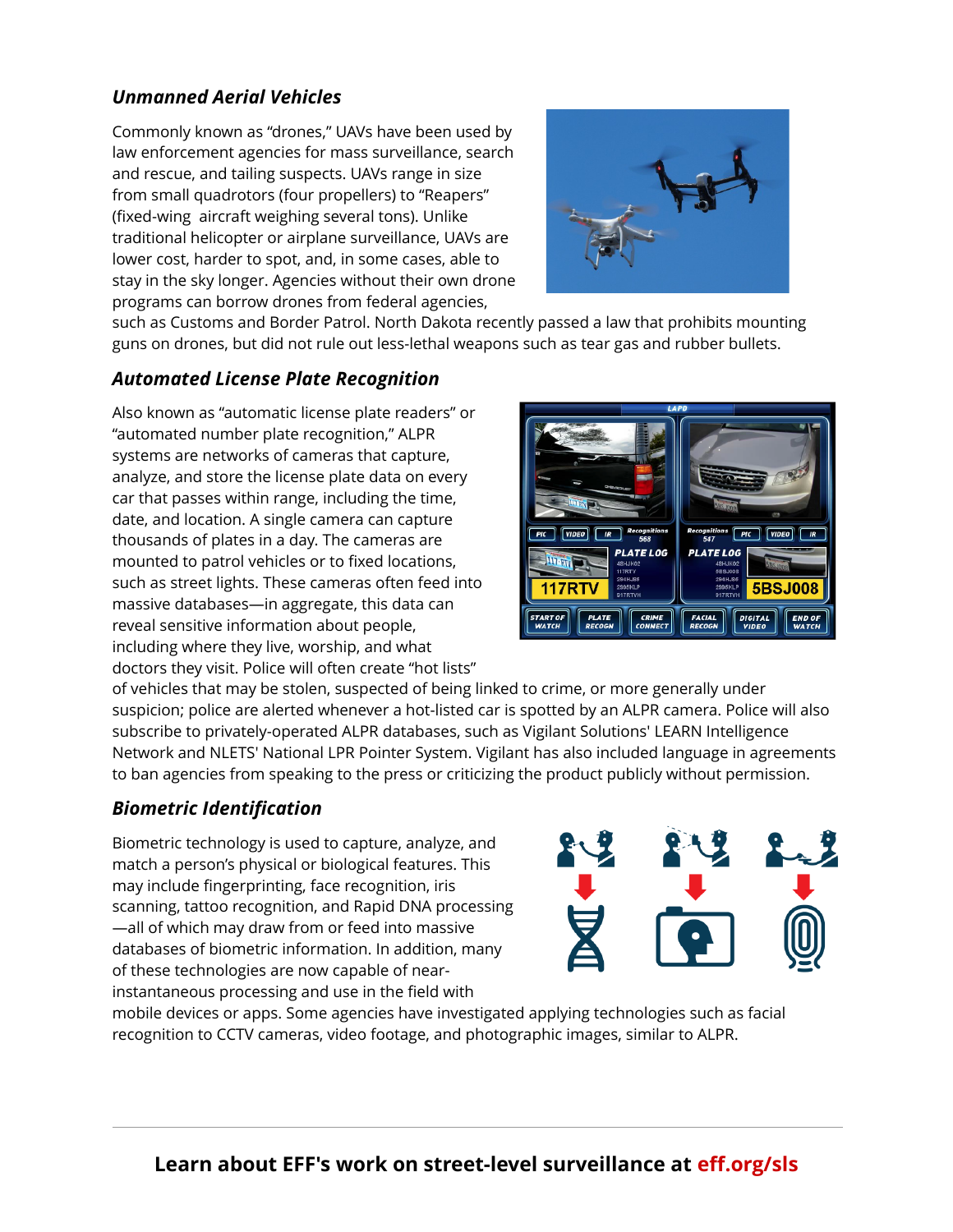### *Social Media Monitoring*

Law enforcement are using sophisticated software systems to mine and analyze public social media data. However, as users become more mindful of their privacy, law enforcement are creating fake accounts, impersonating other users, or obtaining login credentials from informants in order to access or surveil in private online spaces—sometimes in violation of the social network's terms of service. This has included keeping tabs on groups engaged in legitimate First Amendment activities.

#### **Emerging civil liberties issues**

What might a civil rights violation look like in the digital age? Here are concerning issues, many of which have already been documented:

- Mass surveillance itself can be a violation of rights. By definition, it collects information on members of the public who are not suspected of any wrongdoing.
- Targeted surveillance can be a violation of rights if the surveillance is unauthorized or goes beyond the scope of the authorization.
- These technologies can be used to gather intelligence on people engaged in First Amendment-protected activities, such as protesters, journalists, or political organizations.
- Surveillance technologies can be used disproportionately on ethnic, religious, or cultural communities—a kind of digital racial profiling.
- Financial relationships with companies and grantmakers may skew policing priorities, especially when companies provide technology at no cost in exchange for an interest in warrant settlements.
- Asset forfeiture may incentivize disproportionate use of surveillance technology.
- Technological errors may result in wrongful stops, detentions, or arrests.
- Individuals added to databases (such as ALPR hot lists) may find themselves stopped disproportionately.
- Staff may access law enforcement databases to inappropriately retrieve information on people for personal reasons, such as spying on former spouses or backgroundchecking online dating profiles.
- Insecure storing of information could result in data breaches, putting people's sensitive information at risk.
- Capturing biometric information from people in the field without consent or due cause can be invasive.
- Undercover social media investigations can chill rights to expression and organization and undermine community relationships.